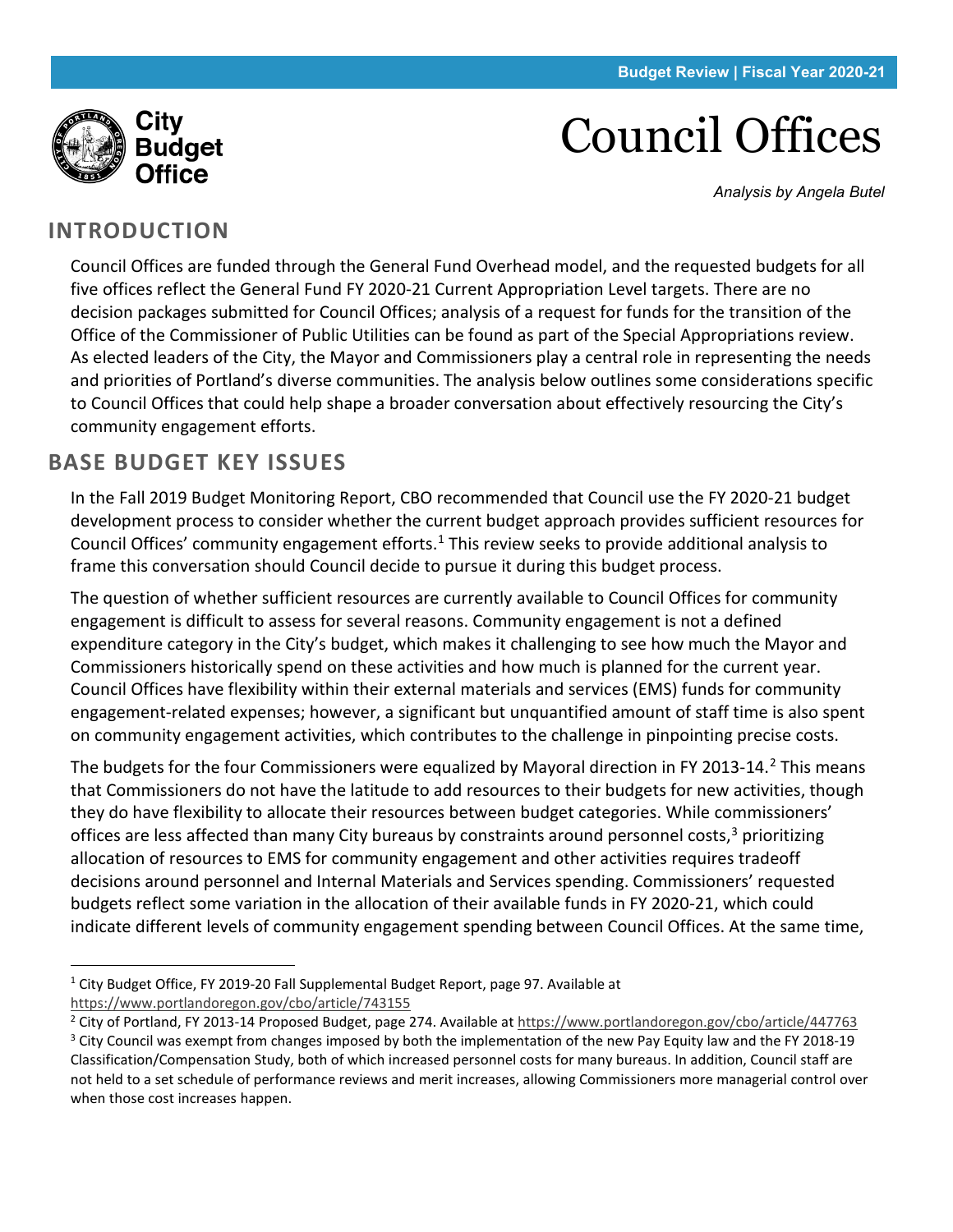different approaches to community engagement require varying amounts of resources. Looking at the resources potentially available for community engagement does not necessarily indicate whether those resources are adequate for the kinds of engagement the Commissioner has in mind.

For the sake of analysis, CBO has assessed one of the more expensive kind of engagement—hosting a community event—to gauge Council Offices' capacity for engagement. Though there are personnel costs associated with planning and staffing an event, many of the direct costs (space rental, food, interpretation, facilitation, etc.) would fall under the more general EMS spending category. Council Offices also use their EMS budgets to pay for office-related items such as office supplies, travel, and professional development. After removing these types of general operational support costs, in the current year Council Offices have between \$24,709 and \$50,104 in materials and services funding which may be used for high priority office needs or for community engagement efforts.

The cost of a community event can vary significantly depending on timing, location, and scope; estimates from Council Office staff range from about \$1,500 to \$4,000 per event. Given the range of available materials and services resources listed above, it would be possible for each Council office to host at least 6 events should this activity be prioritized above other needs. Available resources can stretch farther if Commissioners partner with each other or with other bureaus on events.

While engaging and listening to constituents is an essential component of elected leadership, is difficult to assess the quality and impact of engagement efforts. There is currently no centralized way to track the outcomes of Council Office engagement efforts, such as number of attendees or which communities were represented (though individual offices may track some of these things internally). Without this kind of information, it is difficult to assess whether higher investment would translate to more effective engagement.

Based on this analysis, CBO recommends that community engagement activities be part of a larger-scale strategic conversation around community engagement, in conjunction with considering questions such as those raised in the [FY 2020-21 Joint Office of Homeless Services CBO budget review.](https://www.portlandoregon.gov/cbo/article/754861) For Council Offices, pressing questions exist around the most effective approaches to engagement and the best ways to measure that effectiveness. CBO's Citywide Performance Management system, through which bureaus track performance data, could be one tool available to Council in this discussion. If a more thorough assessment of community engagement outcomes is of interest, Council Offices could establish performance measures around engagement, such as number of people engaged and breadth of engagement by neighborhood (as well as around other priorities, if desired). Tracking and reporting this type of data in a centralized way could inform improvements to the impact and cost-effectiveness of Council Offices' community engagement efforts.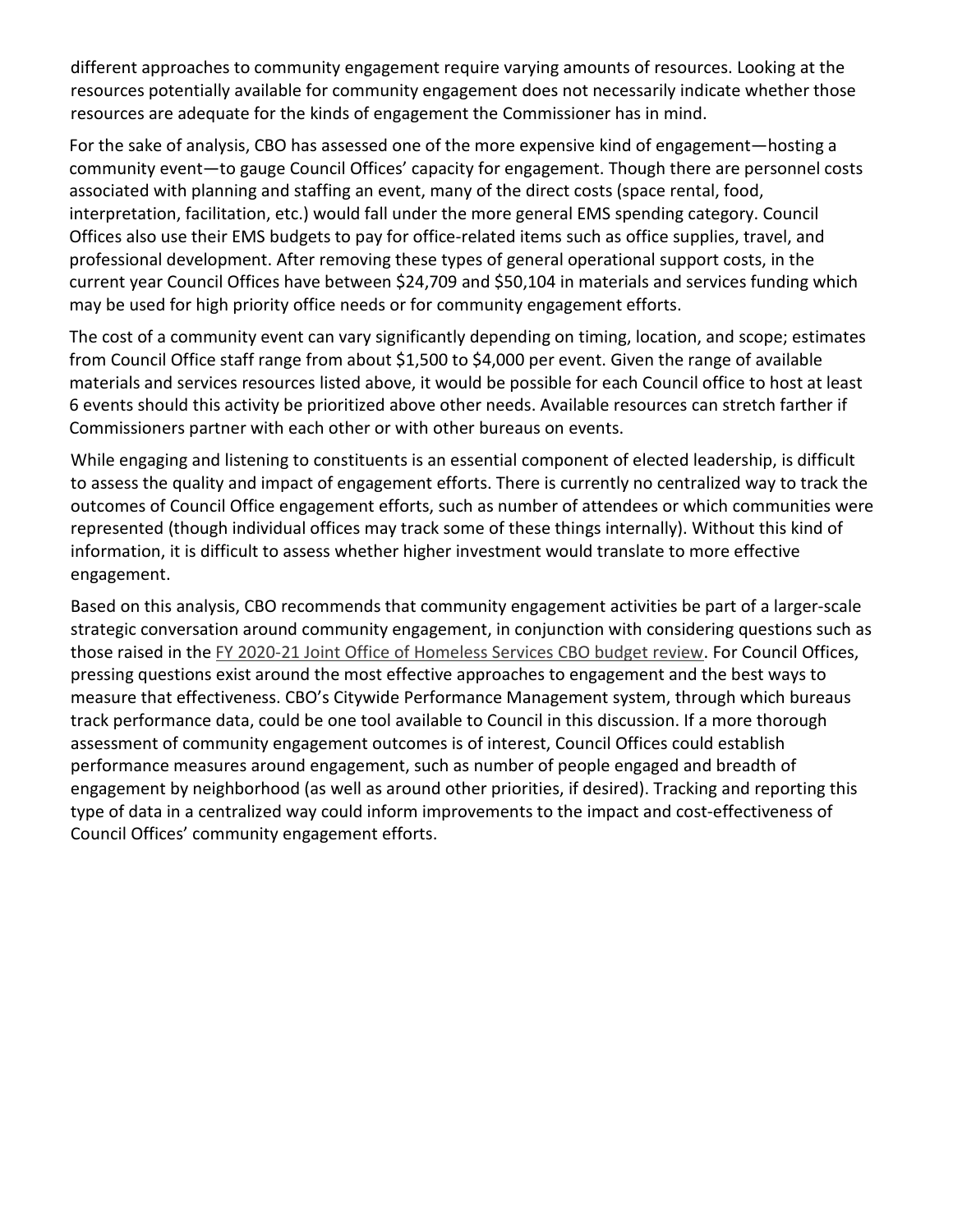

# Office of the Mayor (Wheeler)



#### Adopted Budget Revenues | 5-Year Lookback

#### **SUMMARY OF REQUESTS AND RECOMMENDATIONS**

Expenses for the Office of the Mayor are primarily staff costs. External materials and services include professional services, out of town travel, and space rental in addition to operating expenses. Internal materials and services include space and technology costs as well as other OMF interagency agreements. Below is a summary of the total budget for the Mayor's Office.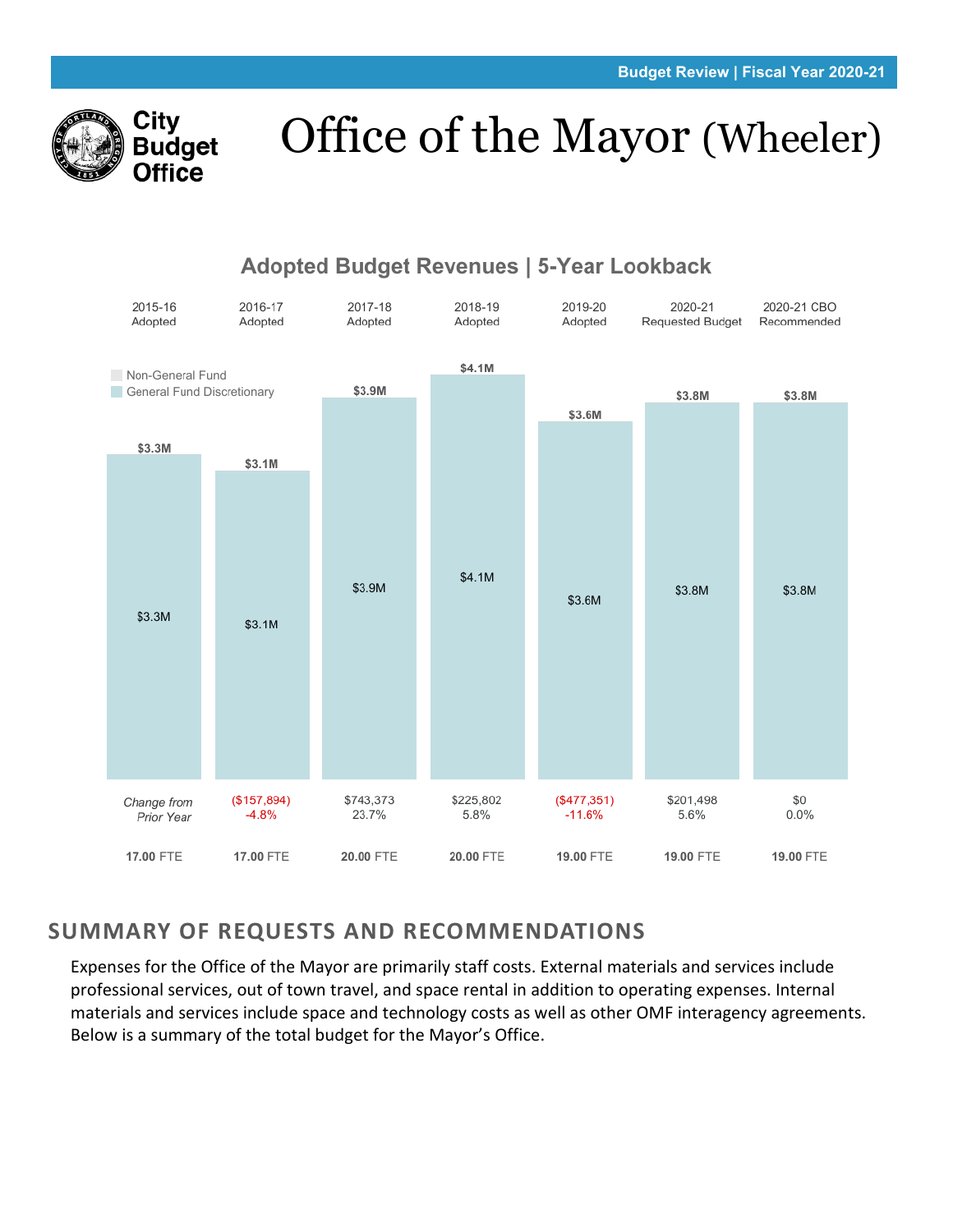# Office of the Mayor - All Funds

|         |                                        | 2019-20 Adopted<br><b>Budget</b> | 2020-21<br><b>Requested Base</b><br>(A) | Bureau<br>Decision<br>Packages<br>(B) | CBO<br>Recommended<br>Adjustments<br>(C) | Total<br>Recommended<br><b>Budget</b><br>$(A+B+C)$ |
|---------|----------------------------------------|----------------------------------|-----------------------------------------|---------------------------------------|------------------------------------------|----------------------------------------------------|
| Expense | Personnel                              | \$2,595,292                      | \$2,841,149                             | \$0                                   | \$0                                      | \$2,841,149                                        |
|         | <b>External Materials and Services</b> | \$213,914                        | \$215,000                               | \$0                                   | \$0                                      | \$215,000                                          |
|         | Internal Materials and Services        | \$819,305                        | \$773,860                               | \$0                                   | \$0                                      | \$773,860                                          |
|         | Total                                  | \$3,628,511                      | \$3,830,009                             | \$0                                   | \$0                                      | \$3,830,009                                        |
| Revenue | General Fund Discretionary             | \$1,635,831                      | \$1,746,198                             | \$0                                   | \$0                                      | \$1,746,198                                        |
|         | General Fund Overhead                  | \$1,992,680                      | \$2,083,811                             | \$0                                   | \$0                                      | \$2,083,811                                        |
|         | Total                                  | \$3,628,511                      | \$3,830,009                             | \$0                                   | \$0                                      | \$3,830,009                                        |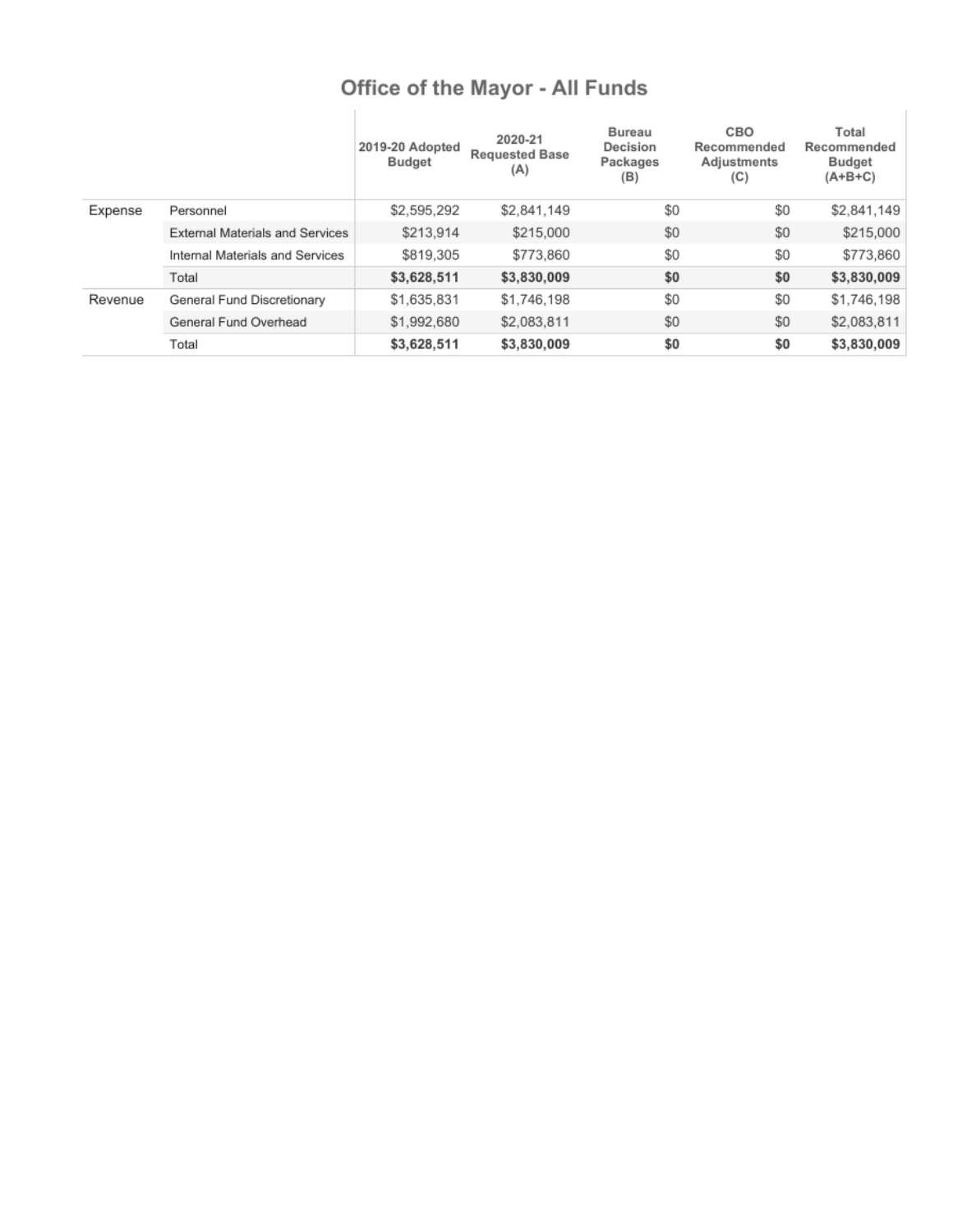

# Commissioner of Public Affairs (Hardesty)



### **SUMMARY OF REQUESTS AND RECOMMENDATIONS**

Expenses for the Commissioner of Public Affairs are primarily staff costs. External materials and services include professional services, out of town travel, and space rental in addition to operating expenses. Internal materials and services include space and technology costs as well as other OMF interagency agreements. Through FY 2018-19, the Commissioner of Public Affairs' budget included the Portland Children's Levy and the Gateway Center for Domestic Violence Services; both programs have since been moved out of the Commissioner's office, which explains the significant change in the Office's budget from FY 2018-19 to FY 2019-20. Below is a summary of the total budget for the Office of the Commissioner of Public Affairs.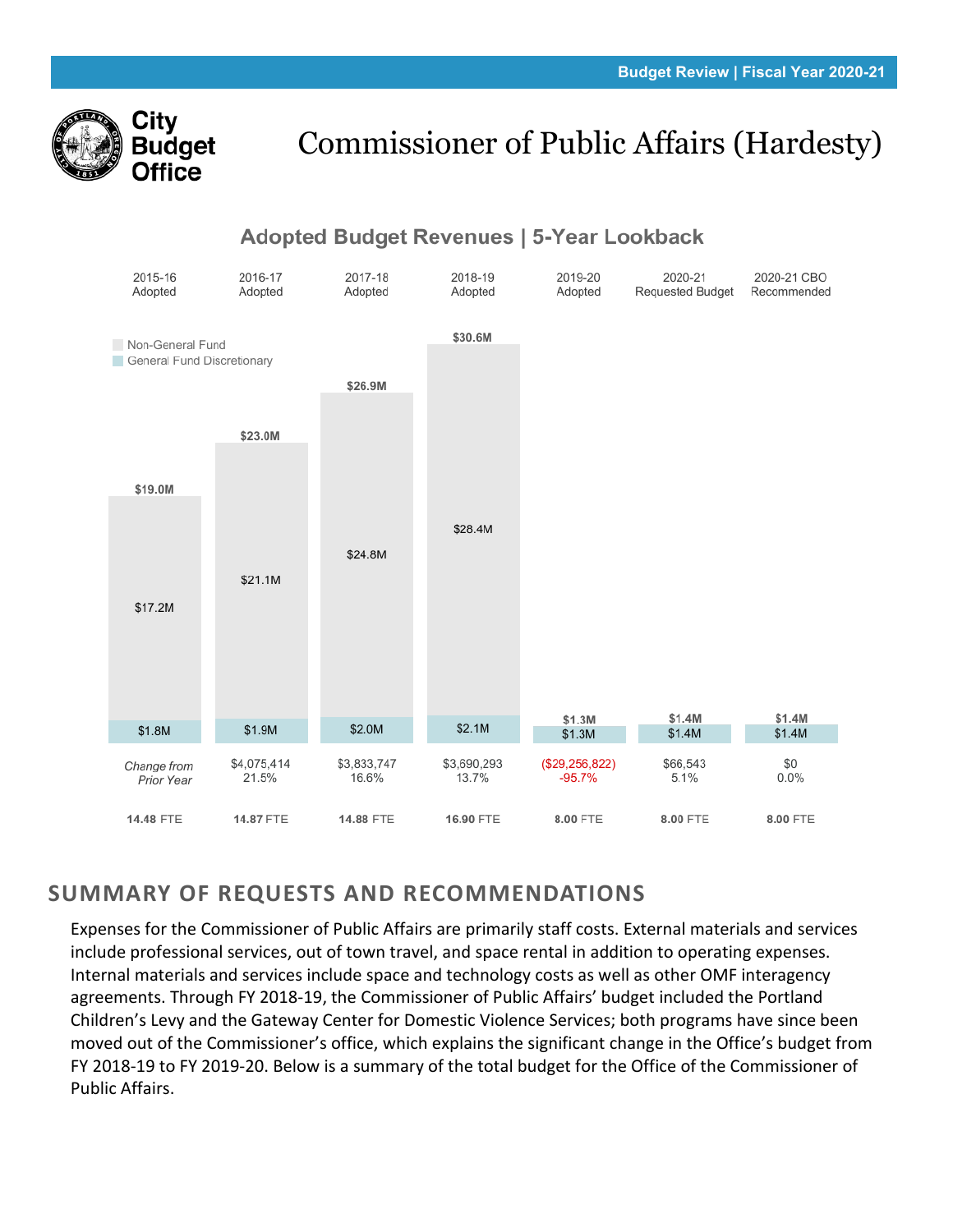### **Commissioner of Public Affairs - All Funds**

 $\mathbb{L}$ 

|         |                                        | 2019-20 Adopted<br>Budget | 2020-21<br><b>Requested Base</b><br>(A) | Bureau<br>Decision<br>Packages<br>(B) | CBO<br>Recommended<br>Adjustments<br>(C) | Total<br>Recommended<br><b>Budget</b><br>$(A+B+C)$ |
|---------|----------------------------------------|---------------------------|-----------------------------------------|---------------------------------------|------------------------------------------|----------------------------------------------------|
| Expense | Personnel                              | \$1,015,954               | \$1,046,147                             | \$0                                   | \$0                                      | \$1,046,147                                        |
|         | <b>External Materials and Services</b> | \$8,724                   | \$30,000                                | \$0                                   | \$0                                      | \$30,000                                           |
|         | Internal Materials and Services        | \$279,596                 | \$294,670                               | \$0                                   | \$0                                      | \$294,670                                          |
|         | Total                                  | \$1,304,274               | \$1,370,817                             | \$0                                   | \$0                                      | \$1,370,817                                        |
| Revenue | General Fund Discretionary             | \$610,238                 | \$624,990                               | \$0                                   | \$0                                      | \$624,990                                          |
|         | General Fund Overhead                  | \$694,036                 | \$745,827                               | \$0                                   | \$0                                      | \$745,827                                          |
|         | Total                                  | \$1,304,274               | \$1,370,817                             | \$0                                   | \$0                                      | \$1,370,817                                        |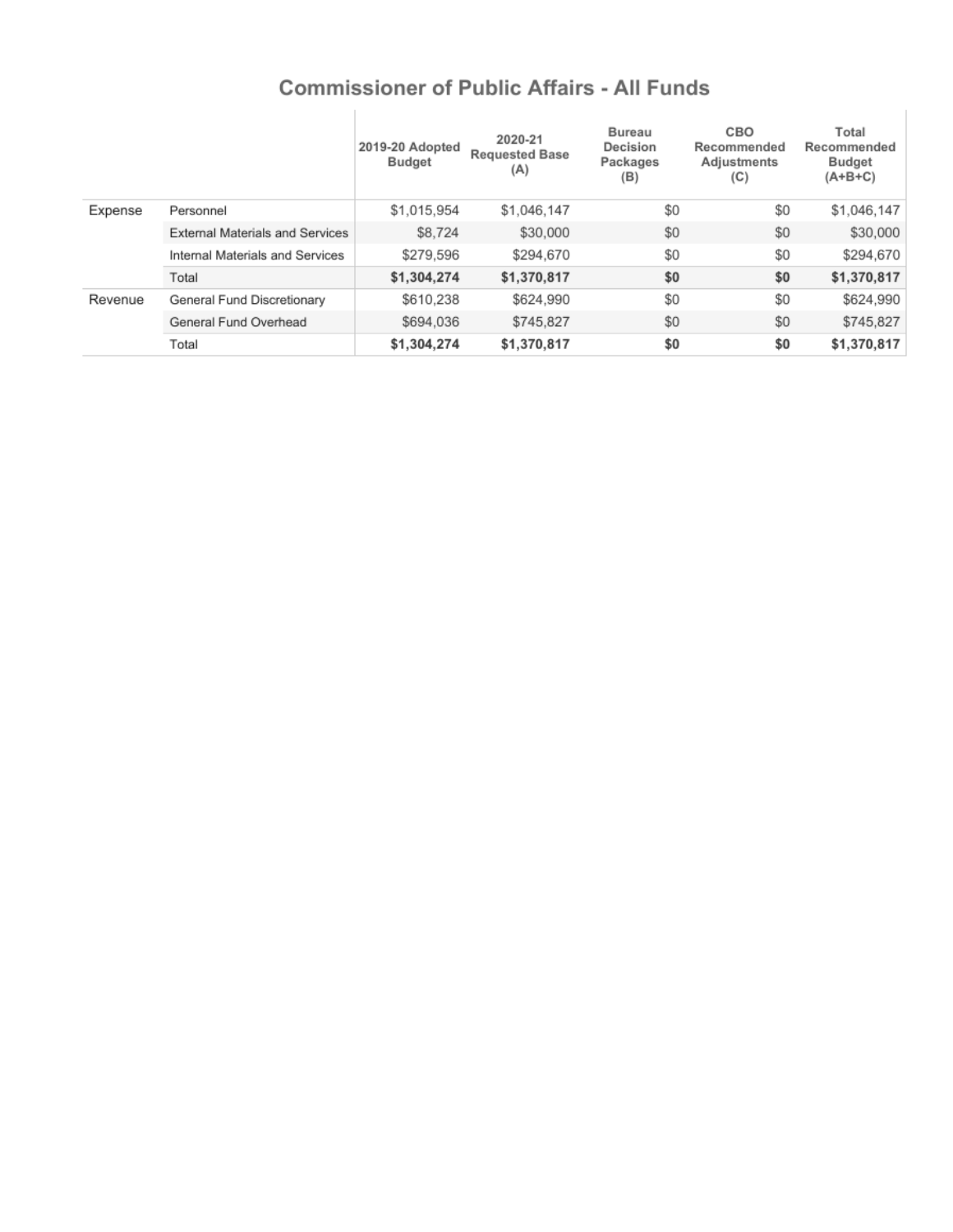

# Commissioner of Public Safety (Eudaly)

# **Adopted Budget Revenues | 5-Year Lookback**



## **SUMMARY OF REQUESTS AND RECOMMENDATIONS**

Expenses for the Commissioner of Public Safety are primarily staff costs. External materials and services include professional services, out of town travel, and space rental in addition to general operating expenses. Internal materials and services include space and technology costs as well as other OMF interagency agreements. Below is a summary of the total budget for the Office of the Commissioner of Public Safety.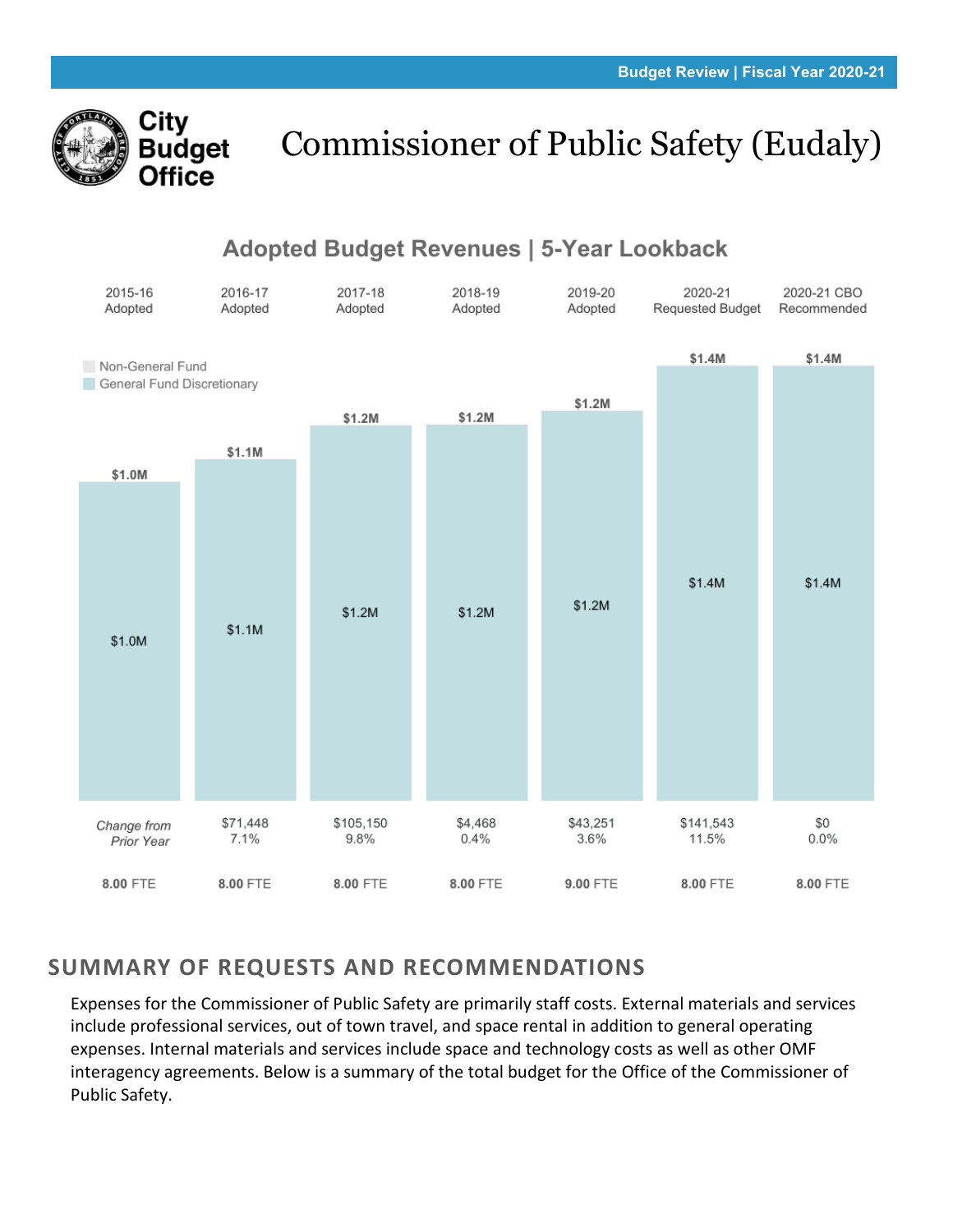| <b>Commissioner of Public Safety - All Funds</b> |  |  |  |  |  |
|--------------------------------------------------|--|--|--|--|--|
|--------------------------------------------------|--|--|--|--|--|

|         |                                        | 2019-20 Adopted<br><b>Budget</b> | 2020-21<br><b>Requested Base</b><br>(A) | Bureau<br>Decision<br>Packages<br>(B) | CBO<br>Recommended<br>Adjustments<br>(C) | Total<br>Recommended<br><b>Budget</b><br>(A+B+C) |
|---------|----------------------------------------|----------------------------------|-----------------------------------------|---------------------------------------|------------------------------------------|--------------------------------------------------|
| Expense | Personnel                              | \$994,839                        | \$1,024,555                             | \$0                                   | \$0                                      | \$1,024,555                                      |
|         | <b>External Materials and Services</b> | \$25,309                         | \$52,334                                | \$0                                   | \$0                                      | \$52,334                                         |
|         | Internal Materials and Services        | \$209.126                        | \$293.928                               | \$0                                   | \$0                                      | \$293,928                                        |
|         | Total                                  | \$1,229,274                      | \$1,370,817                             | \$0                                   | \$0                                      | \$1,370,817                                      |
| Revenue | General Fund Discretionary             | \$575,147                        | \$624.990                               | \$0                                   | \$0                                      | \$624,990                                        |
|         | General Fund Overhead                  | \$654.127                        | \$745.827                               | \$0                                   | \$0                                      | \$745.827                                        |
|         | Total                                  | \$1,229,274                      | \$1,370,817                             | \$0                                   | \$0                                      | \$1,370,817                                      |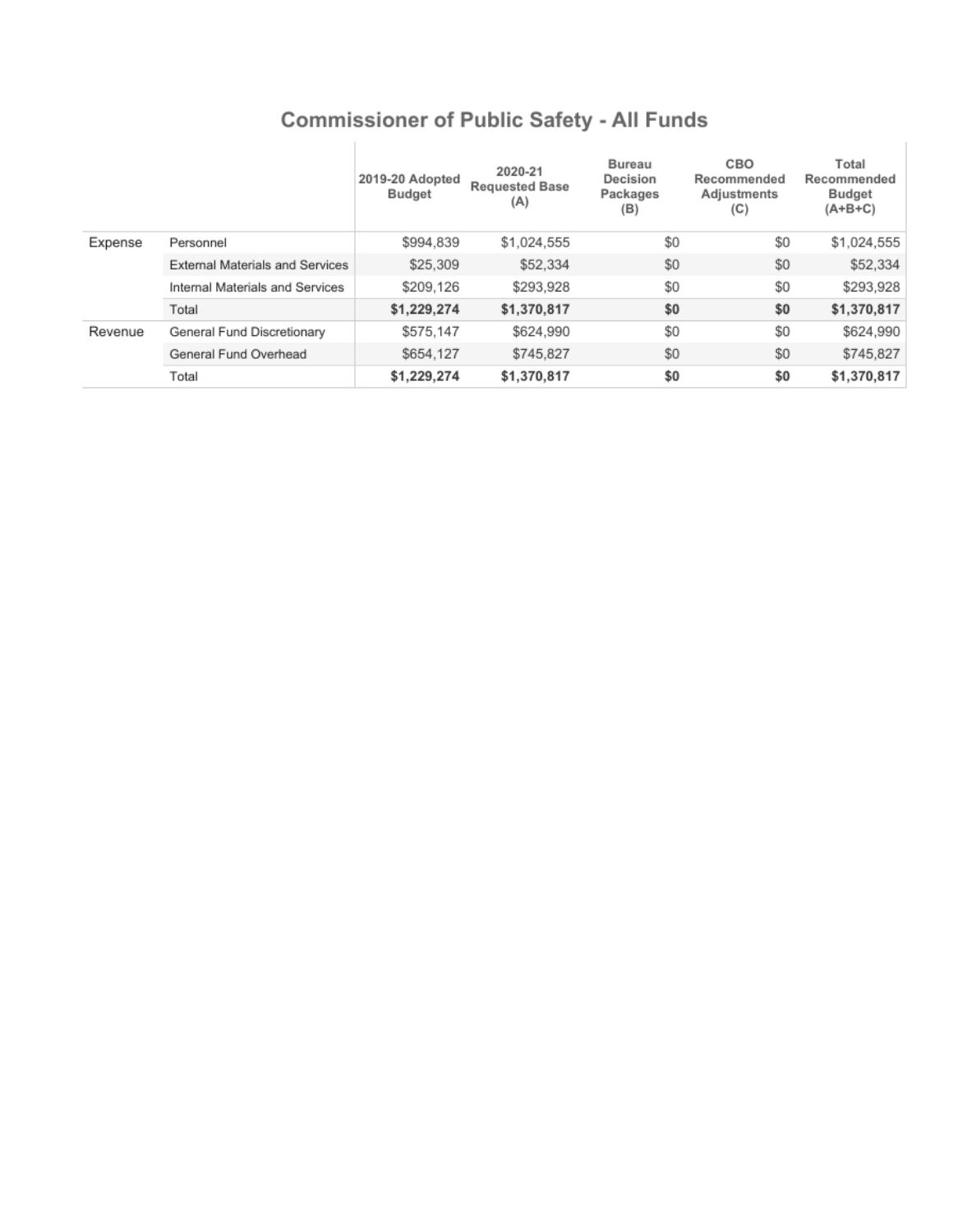

# Commissioner of Public Utilities (Fritz)

### Adopted Budget Revenues | 5-Year Lookback

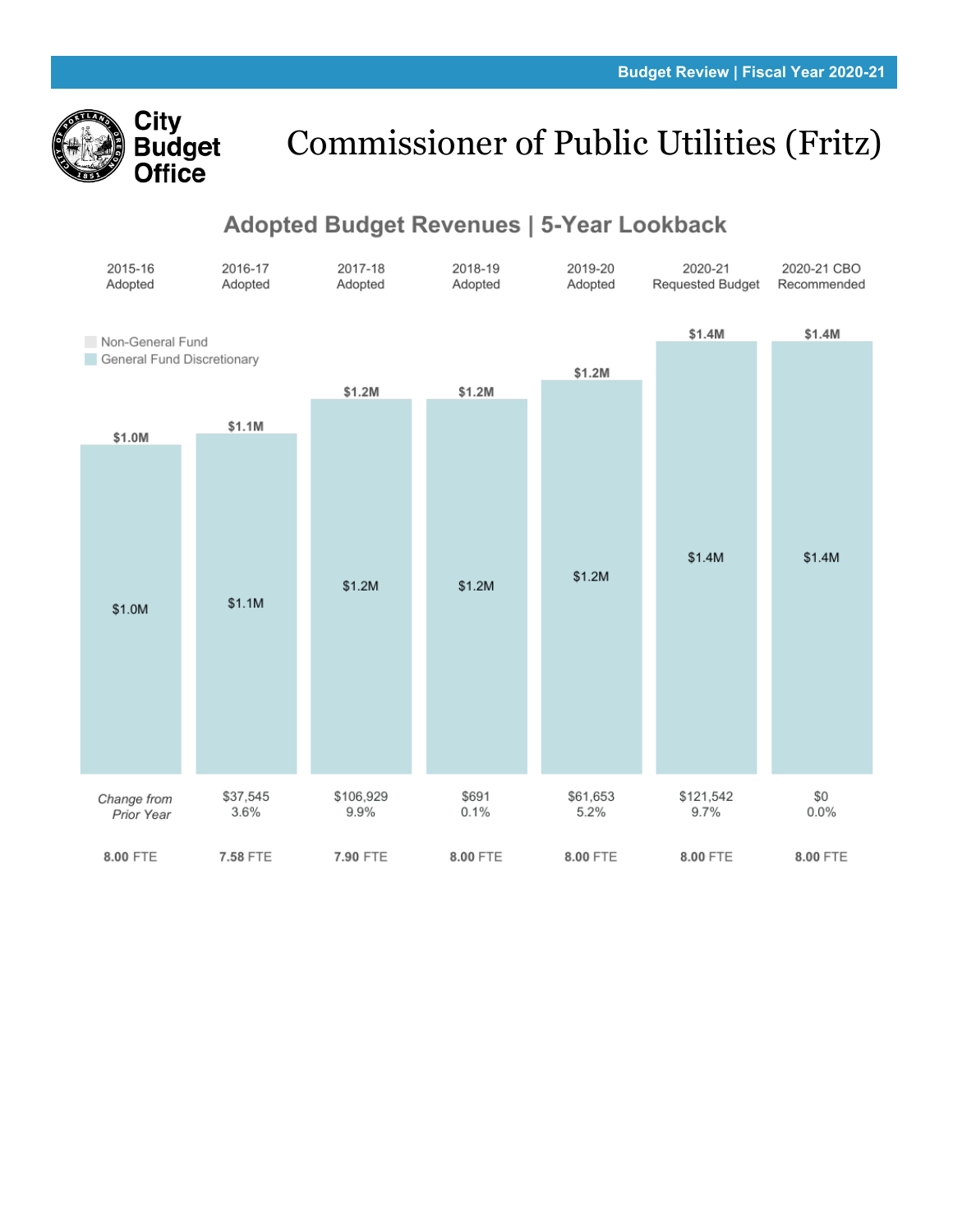### **SUMMARY OF REQUESTS AND RECOMMENDATIONS**

Expenses for the Commissioner of Public Utilities are primarily staff costs. External materials and services include professional services, out of town travel, and space rental in addition to general operating expenses. Internal materials and services include space and technology costs as well as other OMF interagency agreements. Commissioner Fritz plans to end her term as the Commissioner of Public Utilities in the coming year, so this office will undergo a transition midway through FY 2020-21. As discussed in the Special Appropriations review of the Council Transition decision package, CBO recommends covering costs associated with this transition through a program carryover during the Spring Budget Monitoring Process. CBO also recommends creating a clearer distinction between the office's pre- and post-transition budget and directing any underspending from the first half of the year to a reserve fund to cover costs of future Council transitions.

Below is a summary of the total budget for the Office of the Commissioner of Public Utilities.

|         |                                        | 2019-20 Adopted<br>Budget | 2020-21<br><b>Requested Base</b><br>(A) | Bureau<br>Decision<br>Packages<br>(B) | CBO<br>Recommended<br>Adjustments<br>(C) | Total<br>Recommended<br><b>Budget</b><br>$(A+B+C)$ |
|---------|----------------------------------------|---------------------------|-----------------------------------------|---------------------------------------|------------------------------------------|----------------------------------------------------|
| Expense | Personnel                              | \$981,856                 | \$1,039,453                             | \$0                                   | \$0                                      | \$1,039,453                                        |
|         | <b>External Materials and Services</b> | \$69,045                  | \$43,730                                | \$0                                   | \$0                                      | \$43,730                                           |
|         | Internal Materials and Services        | \$198,374                 | \$287,634                               | \$0                                   | \$0                                      | \$287,634                                          |
|         | Total                                  | \$1,249,275               | \$1,370,817                             | \$0                                   | \$0                                      | \$1,370,817                                        |
| Revenue | General Fund Discretionary             | \$584,505                 | \$624.990                               | \$0                                   | \$0                                      | \$624,990                                          |
|         | General Fund Overhead                  | \$664,770                 | \$745.827                               | \$0                                   | \$0                                      | \$745,827                                          |
|         | Total                                  | \$1,249,275               | \$1,370,817                             | \$0                                   | \$0                                      | \$1,370,817                                        |

#### **Commissioner of Public Utilities - All Funds**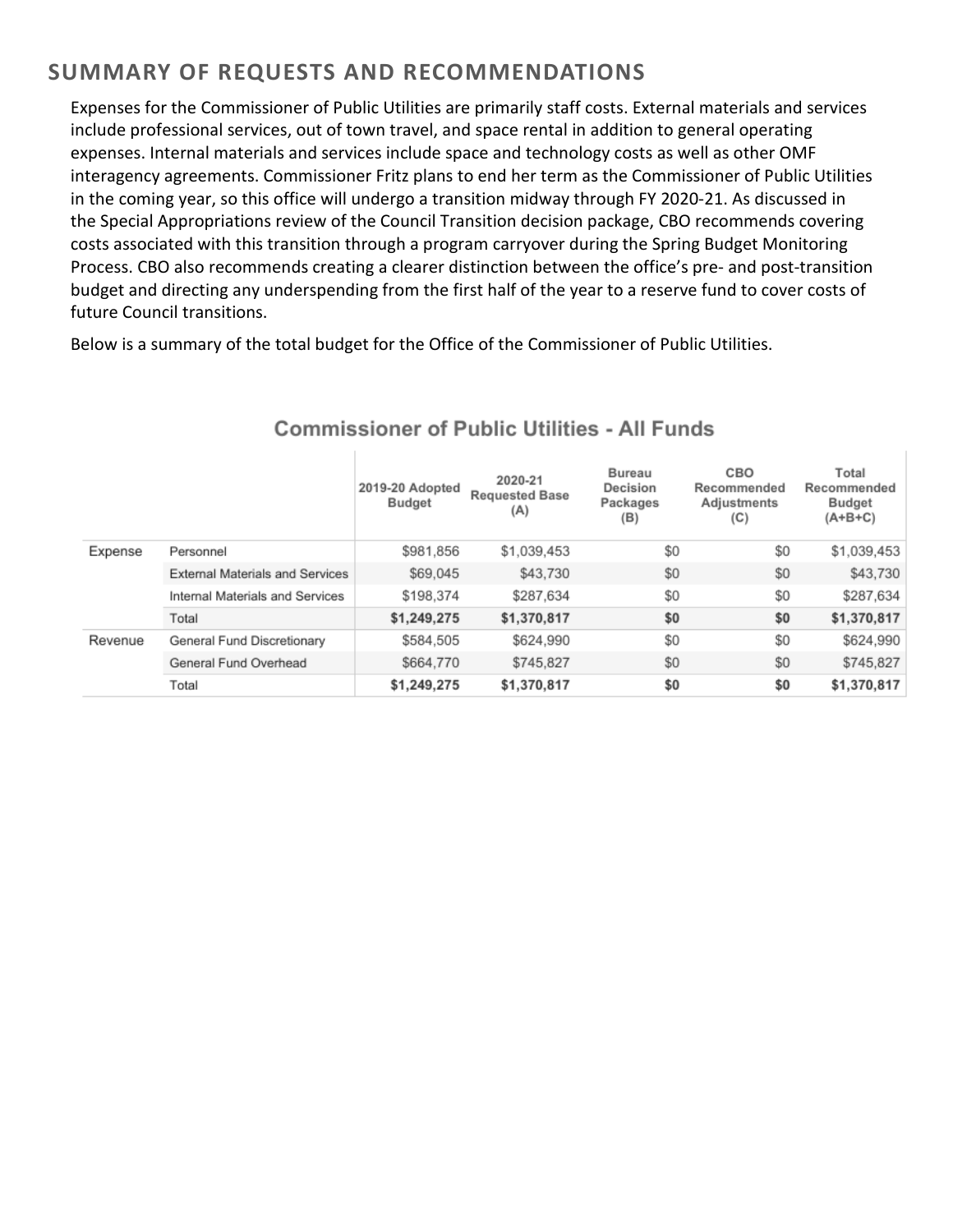

# Commissioner of Public Works

# Adopted Budget Revenues | 5-Year Lookback



#### **SUMMARY OF REQUESTS AND RECOMMENDATIONS**

Expenses for the Commissioner of Public Works are primarily staff costs. External materials and services include professional services, out of town travel, and space rental in addition to general operating expenses. Internal materials and services include space and technology costs as well as other OMF interagency agreements. Below is a summary of the total budget for the Office of the Commissioner of Public Works.